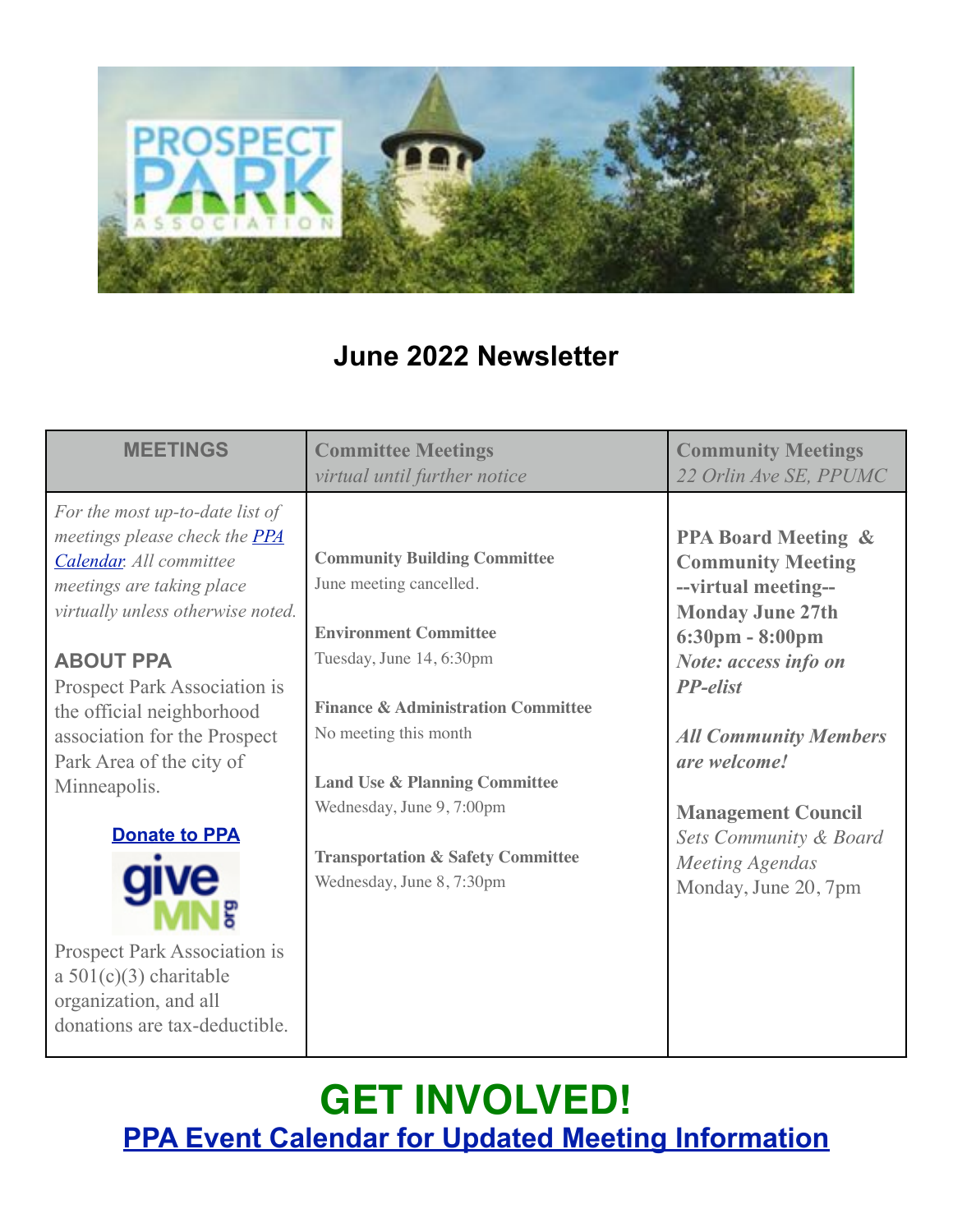## **CONGRATULATIONS TO OUR NEW BOARD MEMBERS! PPA Annual Neighborhood Meeting & Board Election**

We want to congratulate the eight newly elected and re-elected members of our Board of Directors.

#### **Eric Amel Dan Cross David Frank Britt Howell Karl Krause Susan Larson-Fleming (1-year term) Jerry Stein Jane Stockman**

Thank you to those who attended PPA's Annual Meeting on May 9th and voted in the election.

We appreciate your contribution!

**At the next Board meeting on June 27, 2022, the first order of business shall be the election of officers by the Directors. Eligible candidates may be self-nominated or nominated by any member of the Association. The candidate for each office who receives the greatest number of (board member) votes shall hold the office.**

The June 27 virtual Board meeting details will be available five days before the meeting in the PPA newsletter and PPelist. Contact [staff@prospectparkmpls.org](mailto:staff@prospectparkmpls.org) with questions.

### **PROSPECT PARK Neighborhood Eco-Events Saturday and Sunday, June 18th & 19th**

 **≈ Prospect Park EcoTour**

**≈ Yard and Tailgate Sales**

**≈ Community Rain Gardens** 

**≈ Electric Bikes with BF50 Indigenous Health & Nice Ride at The Pillars**

Want to be a better steward of Mother Earth? There will be something for everyone to explore in Prospect Park the weekend of June 18th and 19th!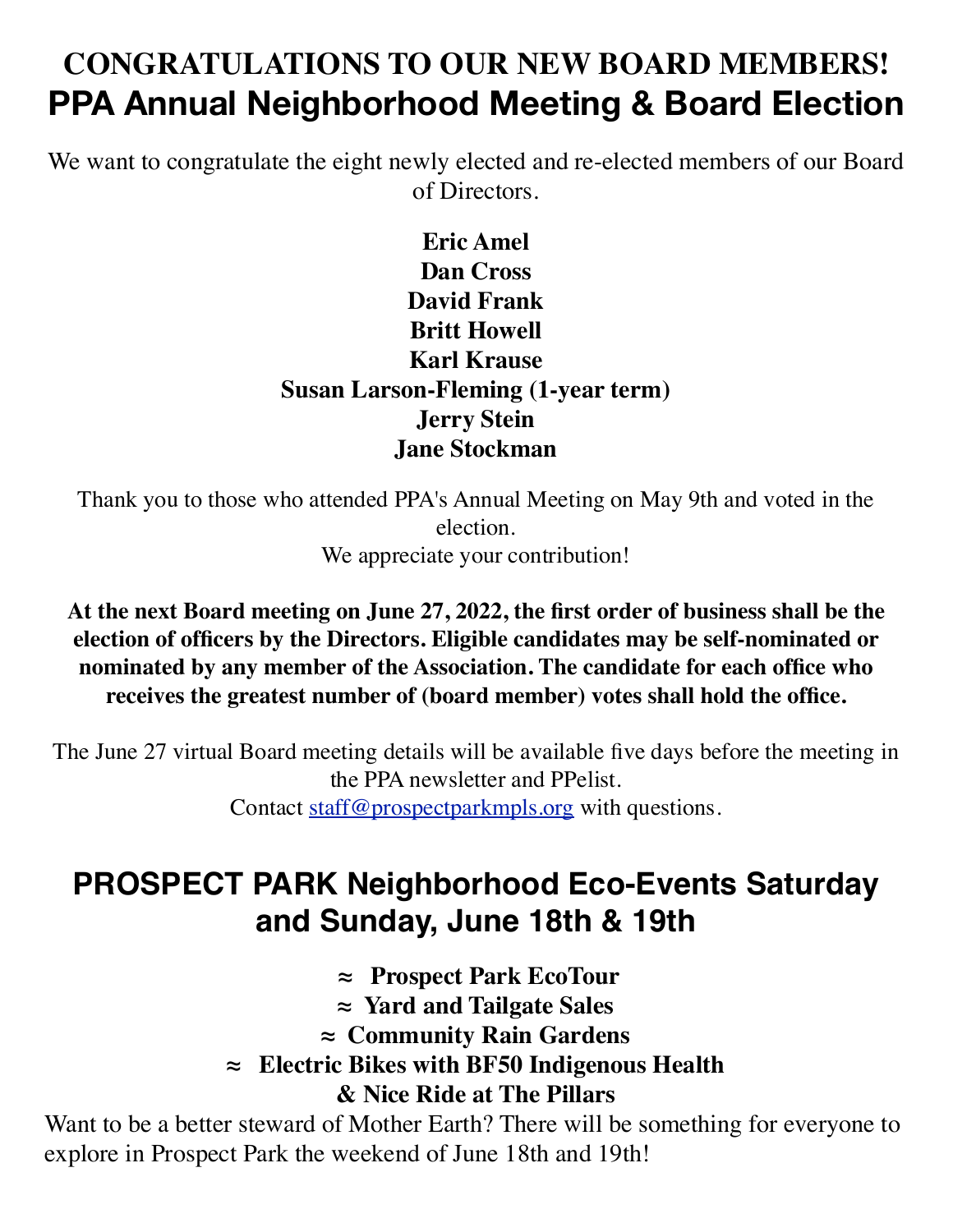**≈ Yard Sales and Trunk Sale at Pratt**- 9am to 4pm Saturday and Sunday. You can pick up a map at Pratt on June  $18<sup>th</sup>$  or download a copy from our website at: [https://prospectparkmpls.org/ppa/committees/environment.html](https://pperr.us7.list-manage.com/track/click?u=8a12b3152d8f70e97e090b501&id=a360300a4c&e=511326cf8f)[.](https://pperr.us7.list-manage.com/track/click?u=8a12b3152d8f70e97e090b501&id=f2687a9e5e&e=511326cf8f) Map will be available online starting June 17<sup>th.</sup>

**≈ PPA Environment & Neighborhood Resiliency Committee's Second Annual EcoTour!** We'll have electric cars, solar panels, alternate energy sources like heat pumps and solar panels for folks to view and learn about. Sign up for a **free\* home energy audit** through [MNCEE.org](https://pperr.us7.list-manage.com/track/click?u=8a12b3152d8f70e97e090b501&id=619a4f2743&e=511326cf8f) at Pratt School. (Free to households with an annual income under \$100,000.) Runs 10am – 1pm, Saturday only.

We are still looking for folks in the neighborhood to participate and show off their alternate energy sources. We'd love to include you! We provide a map and people wander from place to place. If you are interested, contact [environment@prospectparkmpls.org](mailto:environment@prospectparkmpls.org)[.](mailto:https://www.mncee.org/)

**≈ Curious about Electric Bikes? BF50 Indigenous Health** is providing NiceRide Bike Share Information to include E-Bikes & Scooter Demos at The Pillars of Prospect Park: 22 Malcolm Ave. SE. Runs 10am – 1pm, Saturday only.

**≈ Community Raingardens** – it's been almost a year since the PPA Environment Committee helped install 3 community raingardens at Pillars, River of New Hope Church and Glendale at 27<sup>th</sup> Ave. Stop by for ideas for your own gardens and receive free wildflower seed paper! Runs 10 am – 1 pm, Saturday only. *We will also have water stations at each garden.*

#### **Want to host a Yard Sale / Tailgate Sale? TO REGISTER:**

1. Contact Jenny Michlitsch, [jrmichlitsch@hotmail.com,](mailto:jrmichlitsch@hotmail.com) 612-840-5519 Please include:

- Contact E-mail
- Street address of sale or whether you will participate in the tailgate sale at Pratt
- Phone number
- Short list of items/categories of items you will have for sale (you can also provide or update this list later if you need to)
- Which day(s) your sale will be (Saturday only or Saturday + Sunday); (Tailgate sales will be Saturday only.)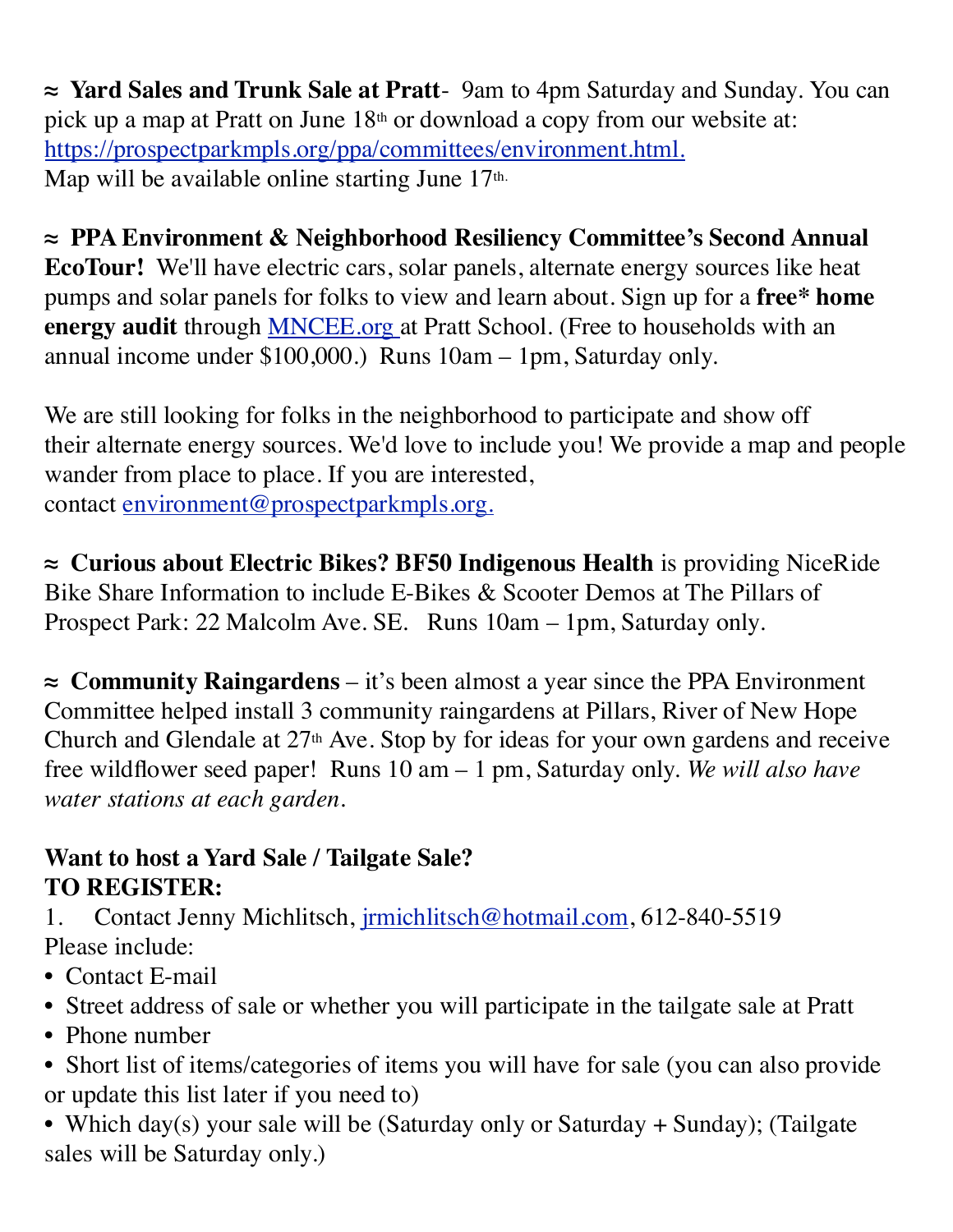2. Deliver the \$8 registration fee to Jenny (cash or check made out to PPA) via mail or drop off in person at 86 Arthur Ave. SE (mail slot is in front door). You may also use PayPal or Venmo. Contact Jenny for details. You will get a receipt.

3. **Registration deadline:** June 13

### **New Prospect Park Street Banners!**



Check out the four new Prospect Park street banners. Two are located on 27th Avenue between Glendale Townhomes and the Arrow Apartments and two are on Malcolm Avenue by The Pillars. Thank you to the PPA Environment Committee for their work getting City permits and seeing this project through!

### **Miss the fall clean-up? Want to give back to your neighborhood?**

If so, please consider leading or co-leading the organization of Prospect Park's annual neighborhood fall cleanup. We haven't been able to have it for the past 2 years because of covid, but prior to that, every year, Tom Kilton would organize the fall cleanup. Folks could put out junk metal, tires, concrete and/or brush, and Tom and his crew would come by and pick it up for disposal. Tom has moved out of Prospect Park, so this annual event is looking for a new leader. Organizing it would take a few hours of your time, making phone calls and getting volunteers signed up. You

would be supported by the Environment Committee (for communications, process, etc.) but would be the point person in charge.

If interested, please email [environment@prospectparkmpls.org.](mailto:environment@prospectparkmpls.org) Please note, if no one steps forward, we will not be having a fall cleanup.

Thanks for your consideration and understanding. Mary Britton, PPA Environment Committee Chair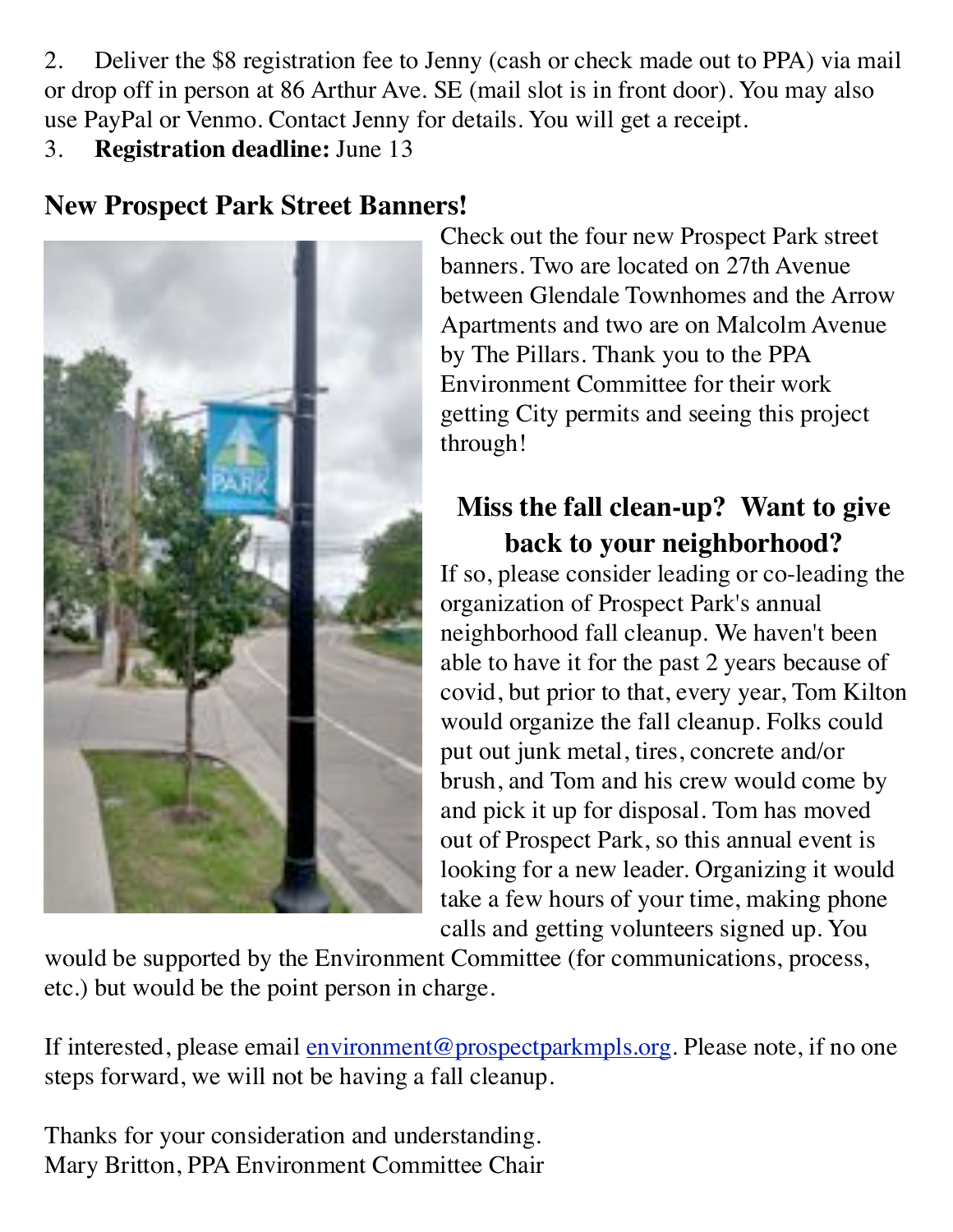### **Prospect Park Association Needs Your Support!** [Please donate to PPA at GiveMN](https://pperr.us7.list-manage.com/track/click?u=8a12b3152d8f70e97e090b501&id=d1bb18ab8a&e=511326cf8f)

Prospect Park Association needs your support. The City of Minneapolis reduced PPA's funding by 64%. To help fill the gap, PPA closed its office and reduced staff by half, but it's not enough. This year we need to raise \$7,000 so our half-time staff person can continue providing support to PPA's volunteer board and committee efforts.

#### **Why give?**

- PPA installed traffic-calming measures so children can play safely near Pratt School.
- **•** PPA leveraged funds to support an after-school program for Pratt School children during the pandemic.
- **•** PPA delivered on a neighborhood climate action and resilience plan.
- PPA raised funds from community partners to install three rain gardens.
- **•** PPA will host a second "Heal the Earth" Eco-Tour on June 18th this year.

**•** PPA is collaborating with the Pratt PTO to design the Jackson Family Memorial Playground at Pratt School.

*"Thank you for considering a one-time or repeating donation! I used the GiveMN link and it was super easy to set up a monthly schedule. I like donating to our neighborhood. Our family is grateful to live in Prospect Park and be a part of this community. PPA gets so much great work done with a network of volunteers - I see it in action each month! PPA is being frugal given the loss of city funding, and our contributions will make all the difference. Thanks again!" Laura Preus*

*"PPA makes a vital difference to the neighborhood. The staff effort your donation will support provides continuity and professionalism to help our community organize to be a better place. PPA's work towards the vision of creating a shared street, gathering place, and new playground on Malcolm Ave is making our neighborhood a better place to be." Evan Roberts*

Founded in 1901, PPA's mission is to promote, in a non-partisan, educational and cooperative manner, the health, safety and general welfare of the neighborhood and to promote the maintenance and improvement of the aesthetic, residential and physical qualities of the neighborhood environment. PPA is a nonprofit  $501(c)(3)$  tax-exempt organization. If you prefer to give by check, our mailing address is: PPA, P.O. Box 141095, Minneapolis, MN 55414. Please donate to PPA at [GiveMN](https://pperr.us7.list-manage.com/track/click?u=8a12b3152d8f70e97e090b501&id=ee19c9fec1&e=511326cf8f) so we can continue working for our neighborhood. Thank you!

| <b>Laura Preus</b>      | <b>Evan Roberts</b>                                    |
|-------------------------|--------------------------------------------------------|
| <b>PPA Board Member</b> | <b>PPA Transportation &amp; Safety Committee Chair</b> |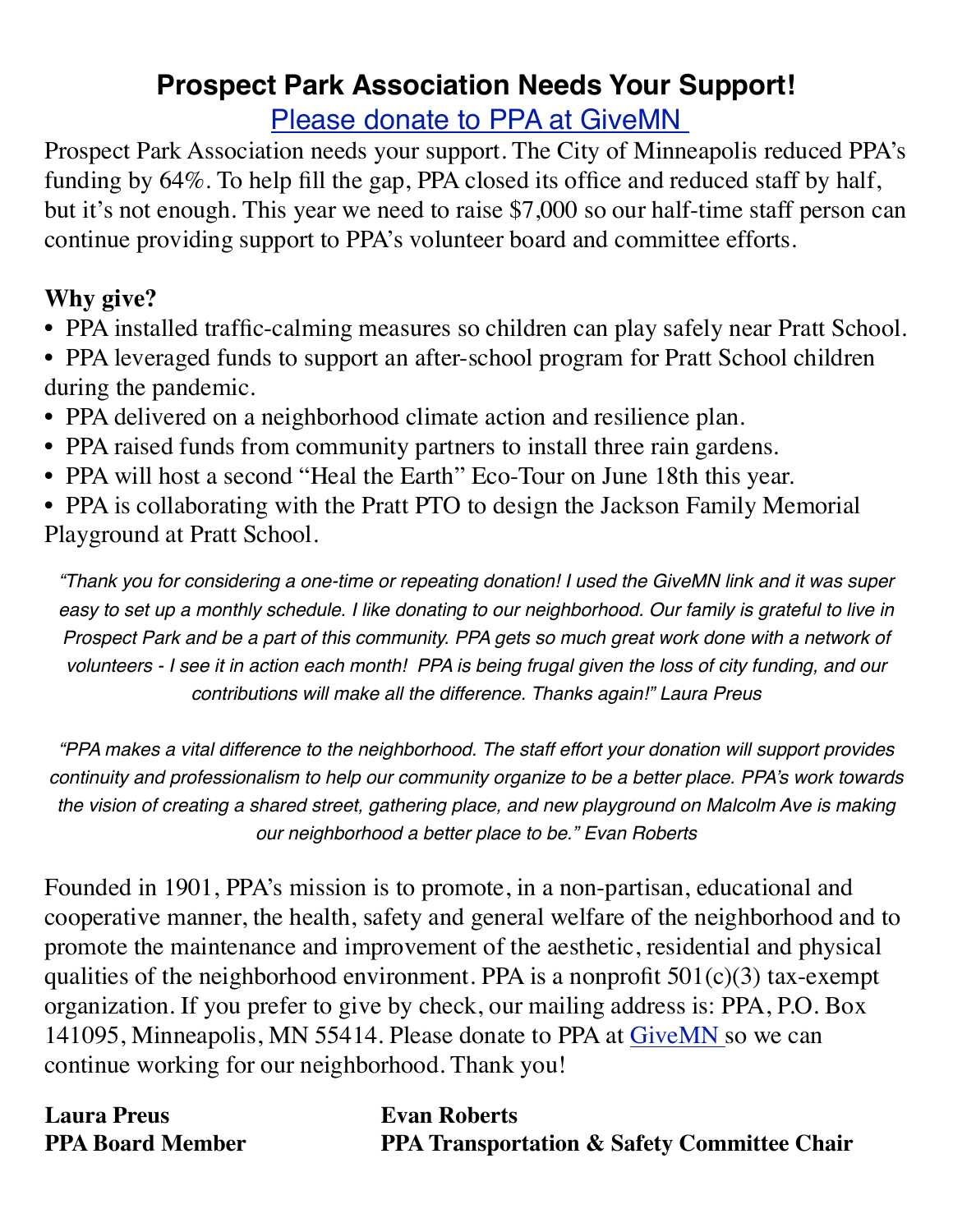# **Luxton Park Event**



# Wednesday, June 15, 4-7

# рm

Join us in Luxton Park for free jazz music, library activities, art and yard games. Learn to ride ebikes/scooters and meet with Minneapolis Health. Free food provided.

Program will be cancelled Ethere is incienter to weather. Program is sponsored by Luxton Park, Mensepin County Library, Minnespolis Public Mousing Authority, and BF30 Indigenous Health (with Nex Hide MN/Lyft) and in collaboration with the Twin Cities: Mobile Just: Project, Farmi Arts, and Henough County Library Teen Tech Squad

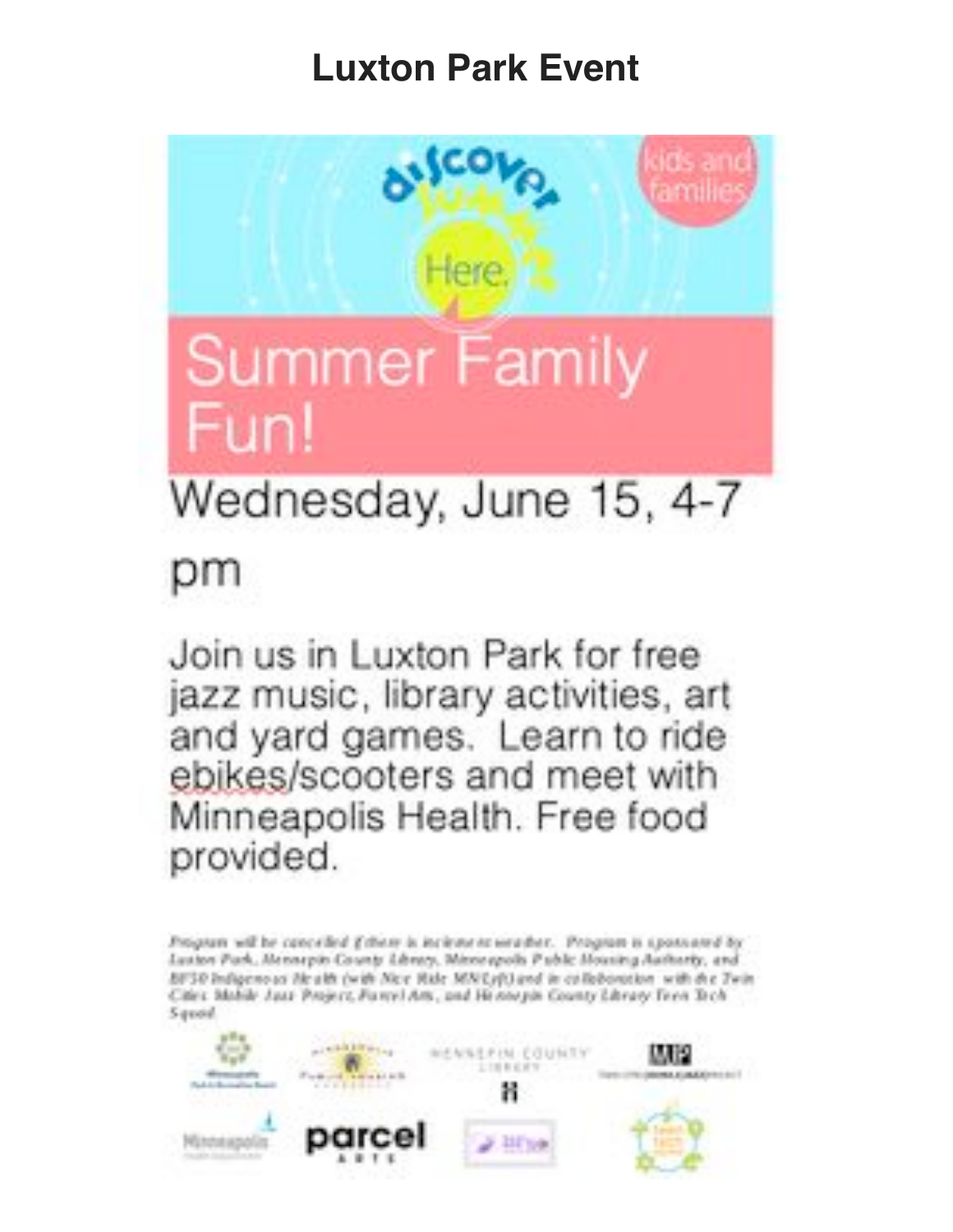### **Evie Carshare**



**The [EV Spot Network](https://pperr.us7.list-manage.com/track/click?u=8a12b3152d8f70e97e090b501&id=0634f335e7&e=511326cf8f) is having its public launch this spring and we would be thrilled to have you along for the ride. This network includes:**

- [Evie](https://pperr.us7.list-manage.com/track/click?u=8a12b3152d8f70e97e090b501&id=c2a54eddcb&e=511326cf8f), our new all-electric carshare service that offers a new, flexible way to get around the Twin Cities
- [EV Spot Charging,](https://pperr.us7.list-manage.com/track/click?u=8a12b3152d8f70e97e090b501&id=a097e28f4d&e=511326cf8f) for owners of private electric vehicles, to improve access to charging and encourage EV adoption
- [Join now for \\$1 with code EvieMSP and get \\$25 drive credit. Valid through 7/1/22.](https://pperr.us7.list-manage.com/track/click?u=8a12b3152d8f70e97e090b501&id=f4496e48c0&e=511326cf8f)

While the EV Spot Charging locations and Evie Carshare "home area" do not cover all neighborhoods of both cities, anyone can pick up a car in the "home area" and drive it beyond that boundary as long as it's returned to the home area.

If you have any questions or would like to learn more, please see below.

#### **Questions about Evie Carshare:**

[www.eviecarshare.com](https://pperr.us7.list-manage.com/track/click?u=8a12b3152d8f70e97e090b501&id=69541b9815&e=511326cf8f) Shannon Crabtree, Senior Planner and Community Development Manager at HOURCAR, [shannonc@hourcar.org](mailto:shannonc@hourcar.org)

#### **Questions about EV Spot Charging:**

[www.evspot.org](https://pperr.us7.list-manage.com/track/click?u=8a12b3152d8f70e97e090b501&id=3ae020b508&e=511326cf8f) Samantha Henningson, Project Manager for EV Spot Network [samantha.henningson@ci.stpaul.mn.us](mailto:samantha.henningson@ci.stpaul.mn.us)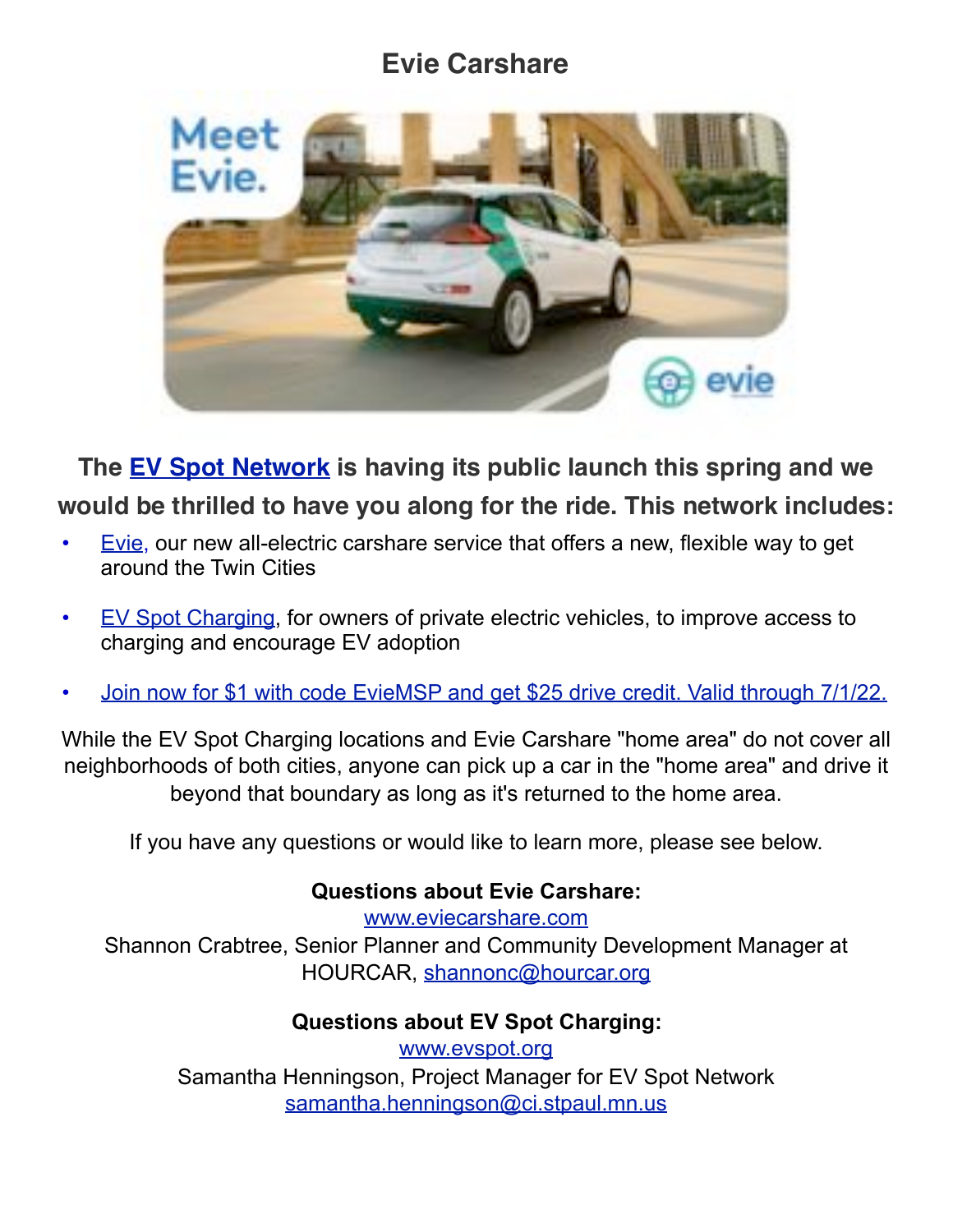

#### **Join Southeast Seniors Lifelong Learning for Drumming, SOLOS & More!**

Do you have an extra hour? Our one-hour programs are designed to offer an easy way to join in some fun with your neighbors!

#### **HealthRHYTHMS® Group Empowerment Drumming**

Wednesday, June 8, 2–3 pm. Van Cleve Park



Percussion activities, using a variety of instruments, can be done with little or no previous musical background or lessons. These experiences are accessible to virtually all people. Your facilitator, Marisa, will guide the session with a comfortable "follow the leader" style of teaching. Throughout the session, group members will have opportunities to be creative, have fun, and build connections with each other through rhythms and

beats!

Marisa Cuneo-Linsly has been drumming since 1995. Her main teachers have been Colleen Haas and Kari Kjome. Since 2008, Marisa has developed skills as a drum instructor and an ensemble Music Director. She is trained in HealthRHYTHMS, a wellness-based drumming experience created by the REMO Drum Corp. Marisa is also certified in Rhythm2Recovery, a therapeutic program using rhythm to support increased emotional regulation, plus improved social connection and psychological wellness.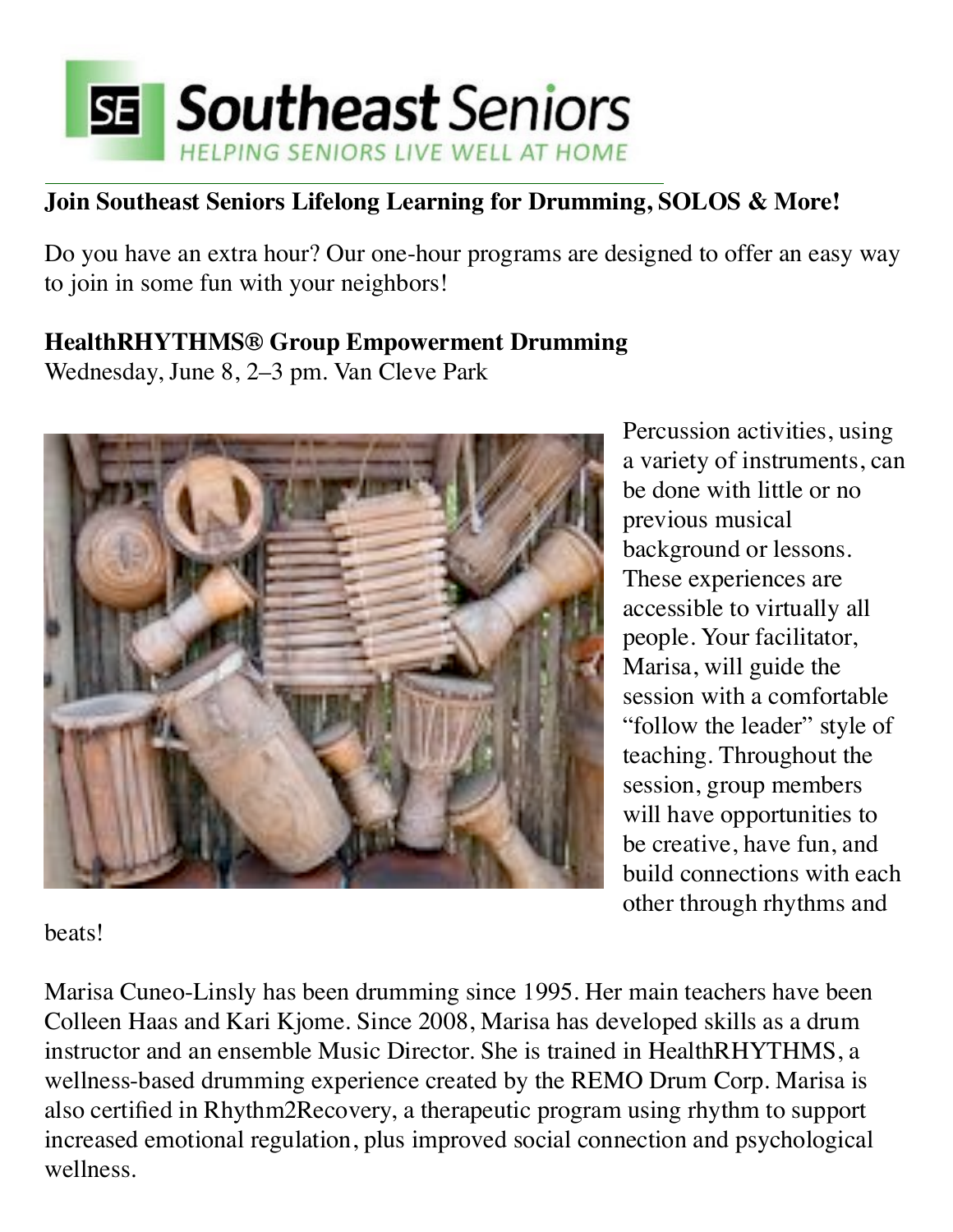Event is co-sponsored by Southeast Seniors & Minneapolis Community Education, with a suggested contribution of \$0-\$5. To register or for more information, call Pratt Community Education at 612-668-1100 or visit: [https://minneapolis.ce.eleyo.com/course/40260/lifelong-learning-55-spring-](https://pperr.us7.list-manage.com/track/click?u=8a12b3152d8f70e97e090b501&id=eb48f7c9fe&e=511326cf8f)

[summer-2022%E2%80%941/southeast-lifelong-learners-healthrhythms](https://pperr.us7.list-manage.com/track/click?u=8a12b3152d8f70e97e090b501&id=eb48f7c9fe&e=511326cf8f)[drumming-pratt](https://pperr.us7.list-manage.com/track/click?u=8a12b3152d8f70e97e090b501&id=eb48f7c9fe&e=511326cf8f)

#### **Future Planning for Solo Persons (FREE event!)**

Wednesday, June 15, 1:30 – 2:30 pm. Pillars of Prospect Park, 1st Floor Cafe

A growing portion of the 55+ population includes "solos." These are individuals who cannot or choose not to rely on family to help navigate life events and make health decisions. Health and well-being matter for all, but they are often core concerns in the second half of life. Planning is essential, but particularly for those who cannot count on a family safety net. Many of us don't like to plan or know how to do it well. Existing planning tools tend to focus on end-of-life, but neglect planning for health decisions and events more likely to occur during the "long middle." Come hear about a new planning model for solos and a tool –the Backup Plan—which can help solos and others stay in the driver's seat in the second half of life.

Linda J. Camp is an independent consultant, writer, and researcher. Her work focuses on strategic planning, systems analysis, and change management for nonprofits and local government. Her past work includes 28 years of management experience in the public sector and consulting work related to older adults. She most recently served as Project Manager for a Bush Foundation funded project on health decision making by and for solo older adults. To register, please call SE Seniors at 612-331-2302 or email Moira at

[moira@seseniors.org.](mailto:moira@seseniors.org.)

#### **Volunteers needed for occasional yard work assistance in SE Minneapolis**

Southeast Seniors, a neighborhood agency helping older adults stay living independently in their homes, is seeking volunteers for occasional yard work assistance for neighborhood seniors. This could include trimming bushes, weeding, mowing, and other light yard chores throughout the season. If you enjoy working outside and want to make a difference in your community, please consider this opportunity! For more information, contact Ann Carter at  $\frac{ann@sesenors.org}{1}$  or 612-331-2302.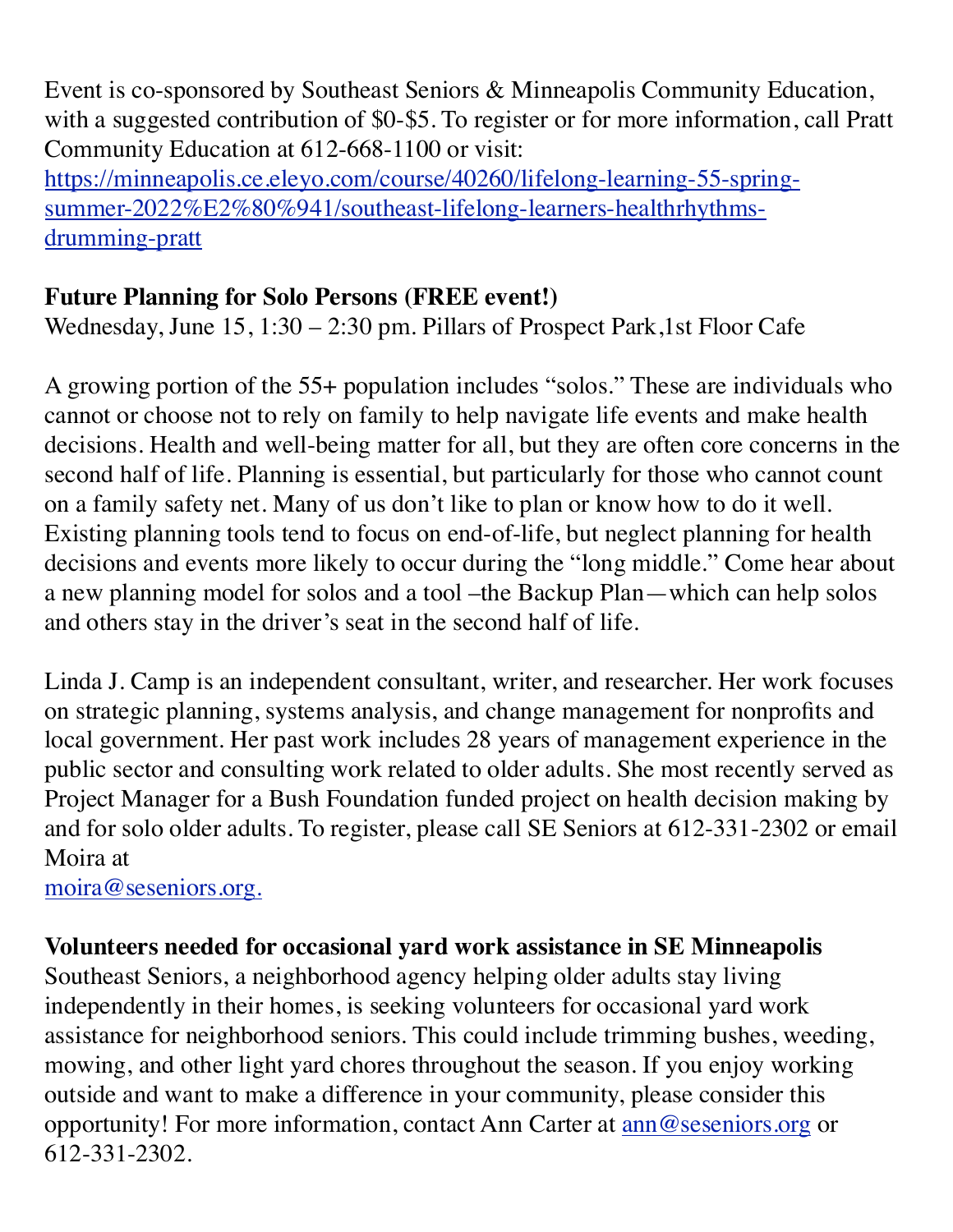

[The League of Women Voters Minneapolis](https://pperr.us7.list-manage.com/track/click?u=8a12b3152d8f70e97e090b501&id=92fad89b0d&e=511326cf8f) will be publishing a series of voter education articles leading up to this year's election on November 8, 2022. The MN primary election is August 9.

The following is information about the 2022 midterm elections, brought to you by the League of Women Voters Minneapolis.

#### **When You Vote in the Primary on August 9, Stay in Your Lane!**

The Primary Election on August 9 will determine the candidates for the General Election. The top vote-getter in each Primary race will appear on the ballot in November. In Minnesota, any registered voter can participate in the Primary, but there's a catch. You must stay in your lane.

In some states, voters must "declare" their party affiliation in order to receive the corresponding Primary ballot. But, in Minnesota, voters are not required to declare their party. Instead, candidates for all major parties appear on every ballot. But note: If you cross political party lines by voting, for example, for a Democrat in one race and a Republican in another, your ballot is "spoiled" and will not be counted!

Candidates in the same party will be listed in the same column, so "stay in your lane" as you vote down the ballot. You don't have to vote in every race, but you may not cross columns on the ballot.

Some candidates will be designated as "endorsed" by their party. Endorsement is a stamp of approval or sign of preference from the party's delegates who were selected at precinct caucuses (back in February – remember those?)

But, there's more. Nonpartisan offices like School Board, County Attorney and Sheriff will be listed on the back of the ballot. In these races, the two top vote-getters move on to the General Election.

Preregistration for the Primary ends JULY 19. However, you can also register at an earlyvoting site or on election day at your polling place. Early voting begins on JUNE 24 and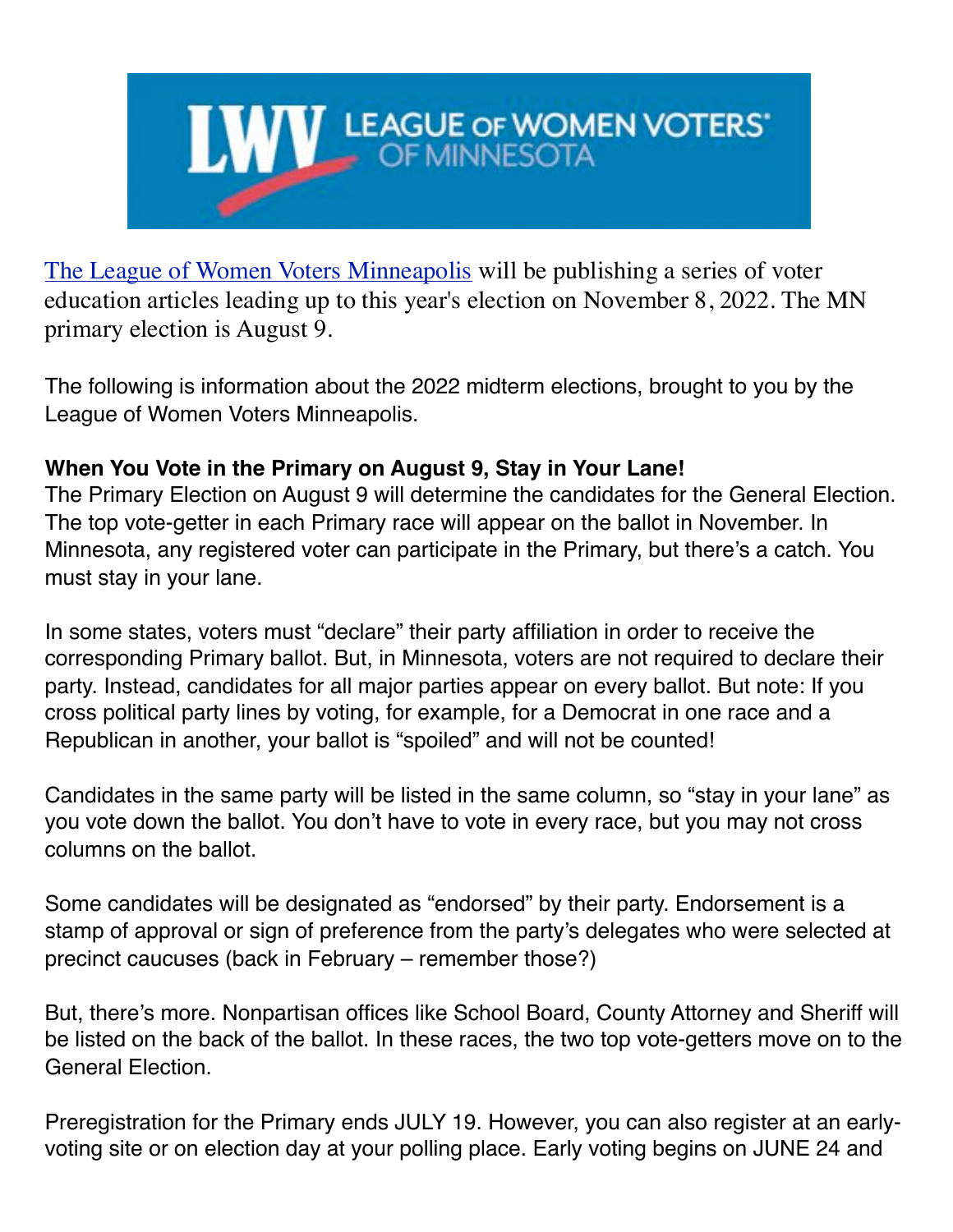continues through AUGUST 8. Or you can submit your ballot by mail.

Your vote is powerful, especially in the Primary Election, because compared to the General Election, many fewer people turn out for the Primary. Be sure you're someone who does.

To request an absentee ballot, register to vote or for more information, visit [vote411.org](http://vote411.org/).

# **OTHER COMMUNITY NEWS**

#### **Ward 2 Resident Survey**

The Ward 2 office is excited to share with you the [Ward 2 Resident](https://pperr.us7.list-manage.com/track/click?u=8a12b3152d8f70e97e090b501&id=cd71f74d00&e=511326cf8f)  [Survey](https://pperr.us7.list-manage.com/track/click?u=8a12b3152d8f70e97e090b501&id=cd71f74d00&e=511326cf8f) and [Community Conversations](https://pperr.us7.list-manage.com/track/click?u=8a12b3152d8f70e97e090b501&id=4efd235b05&e=511326cf8f)[.](https://pperr.us7.list-manage.com/track/click?u=8a12b3152d8f70e97e090b501&id=4fb0bebbd3&e=511326cf8f)

Council Member Wonsley Worlobah is using this survey to help get the broadest range of resident voices included in shaping her policy priorities as well as her priorities going into the 2023 budget cycle. We want this survey to reach as many Ward 2 residents as possible, especially people who may not ordinarily participate in more time-intensive forms of civic engagement. The Community Conversations will focus on the same topics that are addressed in the survey, including updates from the Council Member and time for residents to discuss in small groups, ask questions, and share their thoughts.

The survey will be open until July 25th, 2022.

#### **Celeste Robinson**

*Policy Aide, Office of Councilmember Robin Wonsley Worlobah Minneapolis City Council, Ward 2, [Celeste.robinson@minneapolismn.gov](mailto:Celeste.robinson@minneapolismn.gov)*

**•[Sign up for Council Member Robin Wonsley Worlobah's Ward 2](https://pperr.us7.list-manage.com/track/click?u=8a12b3152d8f70e97e090b501&id=dcb26927f0&e=511326cf8f)  [newsletters and get updates on the ward and the city.](https://pperr.us7.list-manage.com/track/click?u=8a12b3152d8f70e97e090b501&id=dcb26927f0&e=511326cf8f)**

- **• [Click to subscribe to MN Representative Mohamud Noor's 60B newsletter](https://pperr.us7.list-manage.com/track/click?u=8a12b3152d8f70e97e090b501&id=148319bee5&e=511326cf8f)**
- **[Click to subscribe to MN Senator Kari Dziedzic's SD60 newsletter.](https://pperr.us7.list-manage.com/track/click?u=8a12b3152d8f70e97e090b501&id=13d191e2fb&e=511326cf8f)**